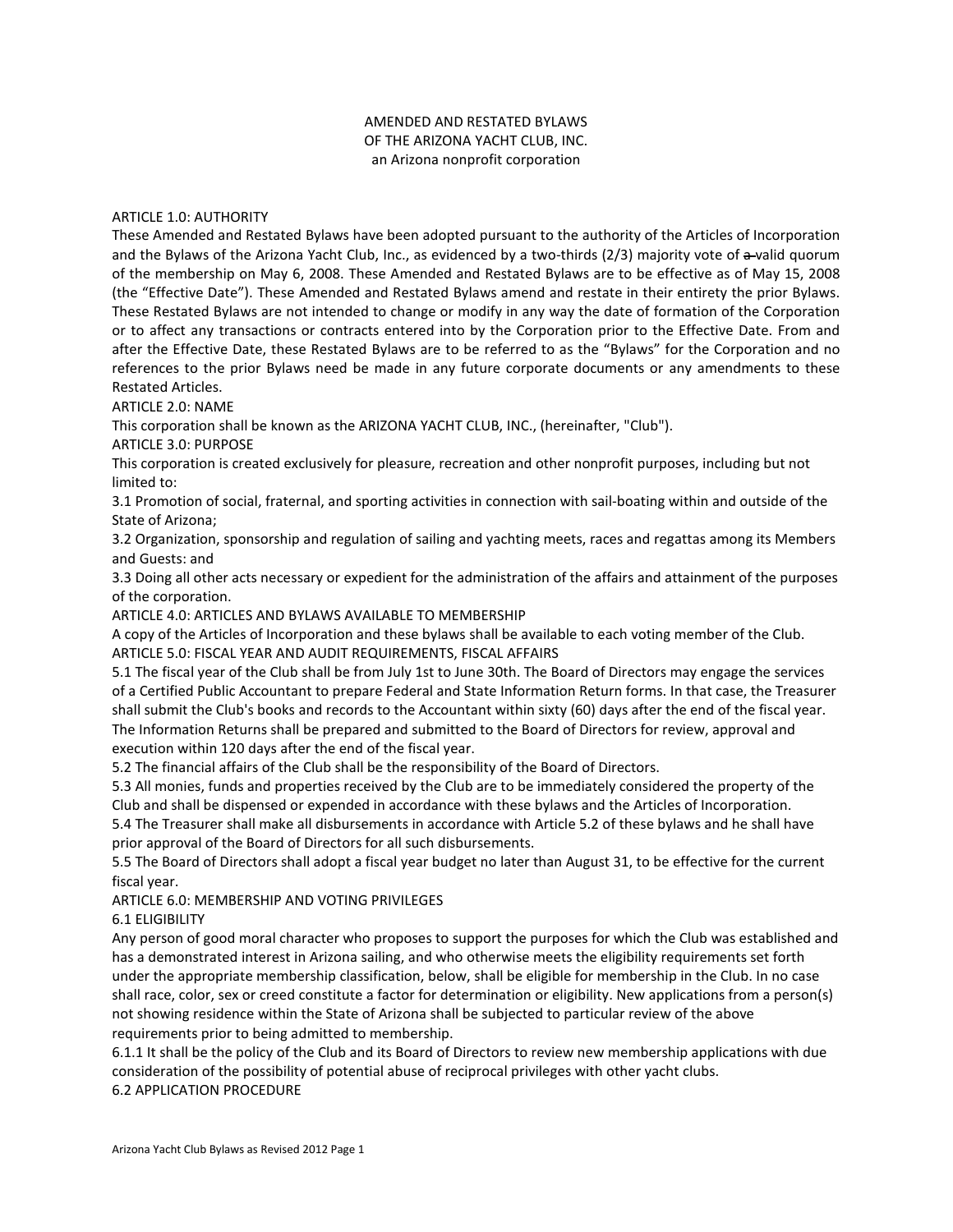6.2.1 Candidates for admission to new membership shall require sponsorship by two (2) adult members. Applications for membership shall be submitted in writing, with the endorsement of the sponsors, and accompanied by the appropriate initiation fee and membership dues for the membership classification for which application is being made. Notwithstanding the provisions of this paragraph, the Board of Directors shall have the authority to make other provisions for payment in specific cases, at its discretion.

6.2.2 Admission to membership shall require a simple majority approval of a quorum of the Board of Directors. The decision of the Board shall be final and shall not require any justification. A rejected candidate may reapply after a waiting period of six (6) months from the date of rejection.

6.3 There shall be the following Voting Memberships:

6.3.1 FULL: This membership shall consist of individuals, heads of households, or couples and all of their children under the age of twenty-one (21) years. Each Full Membership is entitled to one (1) vote to be cast by an adult member of the household. Any adults of the household may hold Office. All household members shall be entitled to all other privileges of the Club and its activities. Any member of the household under twenty-one (21) years of age shall automatically be a Junior Member without any further fees or dues being required.

6.3.2 LIFE: Any Club Member in good standing who has reached the age of sixty-five (65) and who has paid dues in any Voting Membership class for a period of at least twenty (20) consecutive years shall be eligible for this class. During his lifetime a Member of this class shall have all Club privileges accorded an adult Full Member and shall not be liable for any membership dues or assessments arising subsequent to the date of transfer to this class. To maintain Life Member status, the Member must update his contact information between June 1 and September 1 of each year or be reclassified as Inactive.

6.3.3 HONORARY LIFE: Honorary Life Membership may be granted to any Club Member whose services to the Club and the sport of sailing shall have been deemed outstanding over a period of years. The person shall be recommended for this class of membership by a member of the Board of Directors and shall be approved by a ninety percent (90%) majority vote of the Board of Directors in a secret election. A Member of this class shall have all Club privileges accorded an adult Full Member and shall not be liable for any membership dues or assessments arising subsequent to the date of transfer to this class.

6.4 The following Memberships are designated Non-Voting and shall have no voting rights, no reciprocal yacht club privileges, no right to hold a Membership card, and no right to hold Office in the Club, except as specifically stated below:

6.4.1 JUNIOR: This Membership shall consist of individuals 25 years old or younger. Junior Members shall be eligible to skipper in any Club races. Any Junior Member who has reached the age of twenty six (26) shall be required to transfer to Full Membership class, but if the person has paid Junior dues for three years or more, no initiation fee will be charged.

6.4.2 HONORARY: This Membership shall consist of non-members who have exhibited exemplary conduct, interest and/or benefit to the Club. The Board of Directors may appoint such persons to a one (1) year term of membership in this class, such term to be renewable on an annual basis by the Board. There shall be no membership dues or assessments for this class of membership and such Members shall be entitled to all social privileges of the Club. 6.4.3 INACTIVE: This Membership shall consist of any Member of the Club who, upon application to the Board of Directors, are deemed to have cause to be placed on Inactive status. Duration of such status shall be discretionary with the Board as shall application of dues, fees and assessments to such Inactive Members. Members of this class shall not partake in any Club activities as a Club Member and shall not be on the Club's mailing list.

6.4.4 RESIGNED: A Resigned Member shall have no privileges and shall be subject to a new initiation fee upon reapplication to any Membership class.

6.4.6 GUEST: A guest is a non-member who is accompanied by any Member, as heretofore defined, to any Club function.

6.5 MEMBER AND GUEST PRIVILEGES

6.5.1 Club publications shall be available to all classes of Members, except as otherwise provided for with respect to election ballots in Article 9.0.

6.5.2 All Members and their Guests may partake in any Arizona Yacht Club sponsored activity, but only Voting Members and Junior Members may register a Yacht in a Club sponsored race unless otherwise specified in the "Notice of Race."

ARTICLE 7.0: INITIATION, DUES AND ASSESSMENTS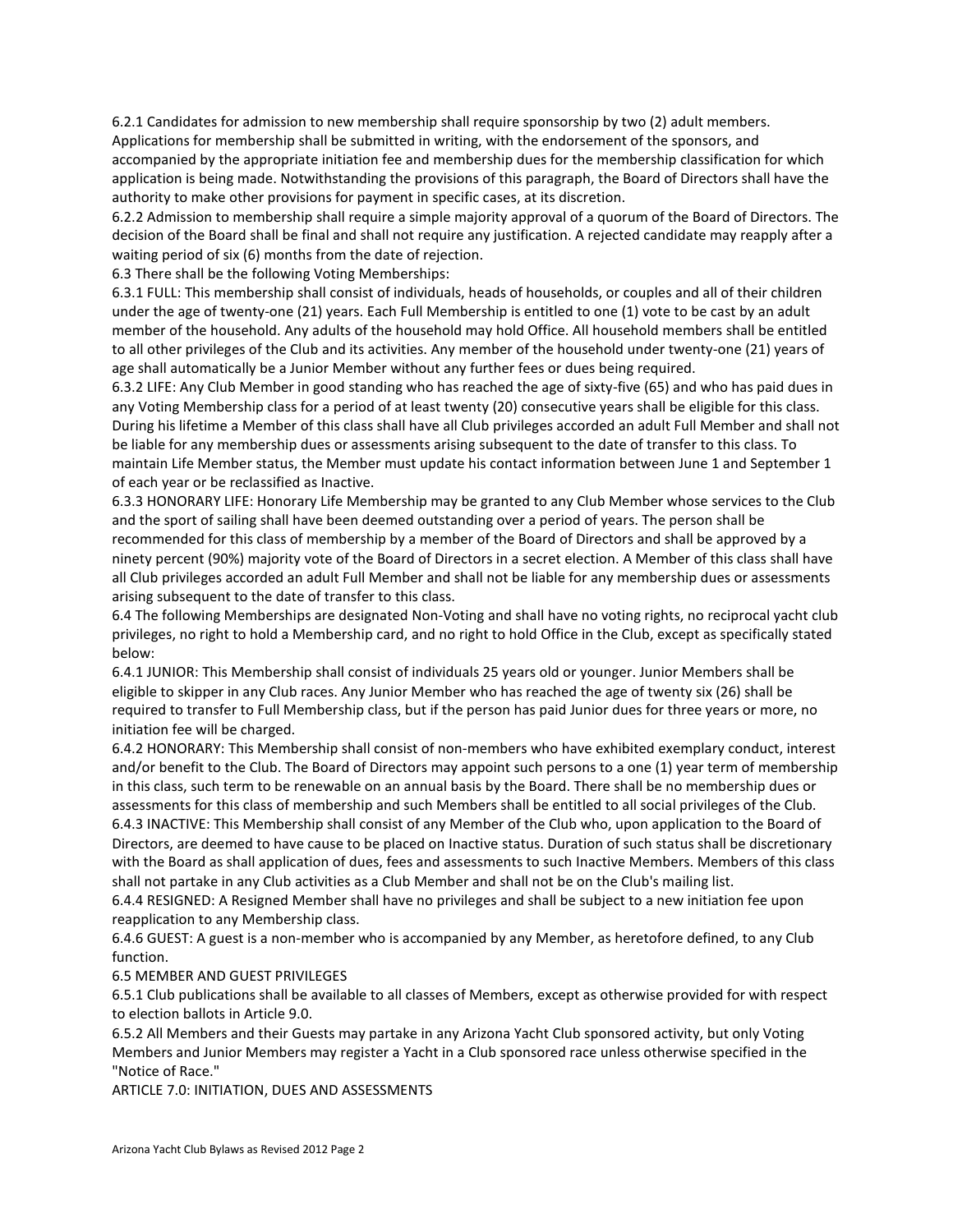7.1 There shall be an initiation fee for each new member, according to the Membership class. Dues shall be assessed according to the Membership class and new members may pay half the annual dues when two (2) to six (6) months remain in the membership year (see paragraph 7.2, below) at the time of membership approval and nothing when less than two (2) months remain in the membership year. The current initiation fee and dues schedule is as shown in Appendix A, attached hereto and made a part hereof.

7.2 Membership dues shall be due annually on July 1st and payable within thirty (30) days. Beginning August 15, a delinquent Member's name shall be posted to the membership on the Club Web site or in *Compass Points*. As of September 1, any delinquent member shall forfeit all Club privileges, until his obligations have been discharged. As of October 1, any delinquent member shall have his Membership terminated and he shall become a Resigned Member (see paragraph 6.4.4).

7.3 Assessments in addition to dues and initiation fees may be levied by the Board of Directors if approved by a three-quarters (3/4) majority vote thereof. Such assessments must be approved by a two-thirds (2/3) majority vote of those Members of the Club casting a ballot in a Regular or Special Election.

## DIRECTORS AND OFFICERS

8.1 DIRECTORS: The Board of Directors shall have complete responsibility and authority for the affairs and policies of the Club within the limits defined herein and in the Articles of Incorporation. They shall inquire into standing and character of election candidates and elect into Membership of the Club such candidates as they may consider desirable. While individual directors hold responsibility for specific functions and duties described below, they shall carry out those functions and duties subject to the approval and direction of the Board of Directors.

8.2 Any Voting Member, but no others, shall be eligible to be a Director or Officer of the Club. The Arizona Yacht Club shall have Directors and Officers as follows:

8.2.1 DIRECTORS: There shall be eleven (11) Members of the Board of Directors, all of whom also hold positions as Officers. Nine (9) of the Directors shall be elected by the Voting Members of the Club as set forth below and two (2) shall be granted Membership by the Board of Directors as set forth below. Each Director has a single vote on decisions of the Board of Directors.

8.2.2 OFFICERS: There shall be a Commodore, Vice Commodore, Rear Commodore, Secretary, Treasurer, Fleet Captain, Cruising Captain, two (2) Membership Directors, Senior Staff Commodore, and Junior Staff Commodore. All Officers are members of the Board of Directors for their elected terms or until replaced. All Officer tenures shall begin upon election.

8.3 DUTIES: The duties of the Officers shall be as follows:

8.3.1 COMMODORE: The Commodore shall preside at all meetings of the Club Membership and the Board of Directors. He shall appoint the Chairmen of all Club Committees, except as stated below. All such appointments shall be subject to the approval of the Board of Directors. He shall be an ex-officio member of all Club Committees. He must sign all authorized contracts in the name of and on behalf of the Club. He shall be the Executive Officer of the Club and shall have general charge and supervision of corporate affairs and shall execute such other duties as the Membership or the Board of Directors shall assign to him.

8.3.2 VICE COMMODORE: In the event of absence of the Commodore or at the request of the Commodore, the Vice Commodore shall perform any and all duties of the Commodore. Upon the death, removal or resignation of the Commodore, the Vice Commodore shall become Commodore in title and function for the remainder of the term of the Commodore. The Vice Commodore shall be responsible for club publications (whether print or electronic), for keeping records of the Club's perpetual trophies and for any trophies won by the Club.

8.3.3 REAR COMMODORE: The Rear Commodore shall assist the Commodore and Vice Commodore in their duties and shall perform all of their duties in their absence. He shall appoint the Chairman and Members of the Program and Education Committees and all Special Social Committees as may be delegated to him by the Commodore and shall be responsible for the operation of such Committees. All such appointments shall be subject to the approval of the Board of Directors.

8.3.4 SECRETARY: The Secretary shall maintain the minutes of all meetings of the Membership and the Board of Directors. He shall keep all of the records, except fiscal records, of the Club and shall issue all notices required by the Articles of Incorporation and bylaws of the Club and as may be required by the Board of Directors. The Secretary is authorized to delegate responsibility for the execution of corporate instruments to the statutory agent, but shall procure prior approval of the Commodore for all commitments of the Club.

8.3.5 TREASURER: The Treasurer shall be responsible for and have control of the fiscal matters of the Club. He shall collect all dues and assessments. He shall endorse on behalf of the Club all collections, checks, notes and any other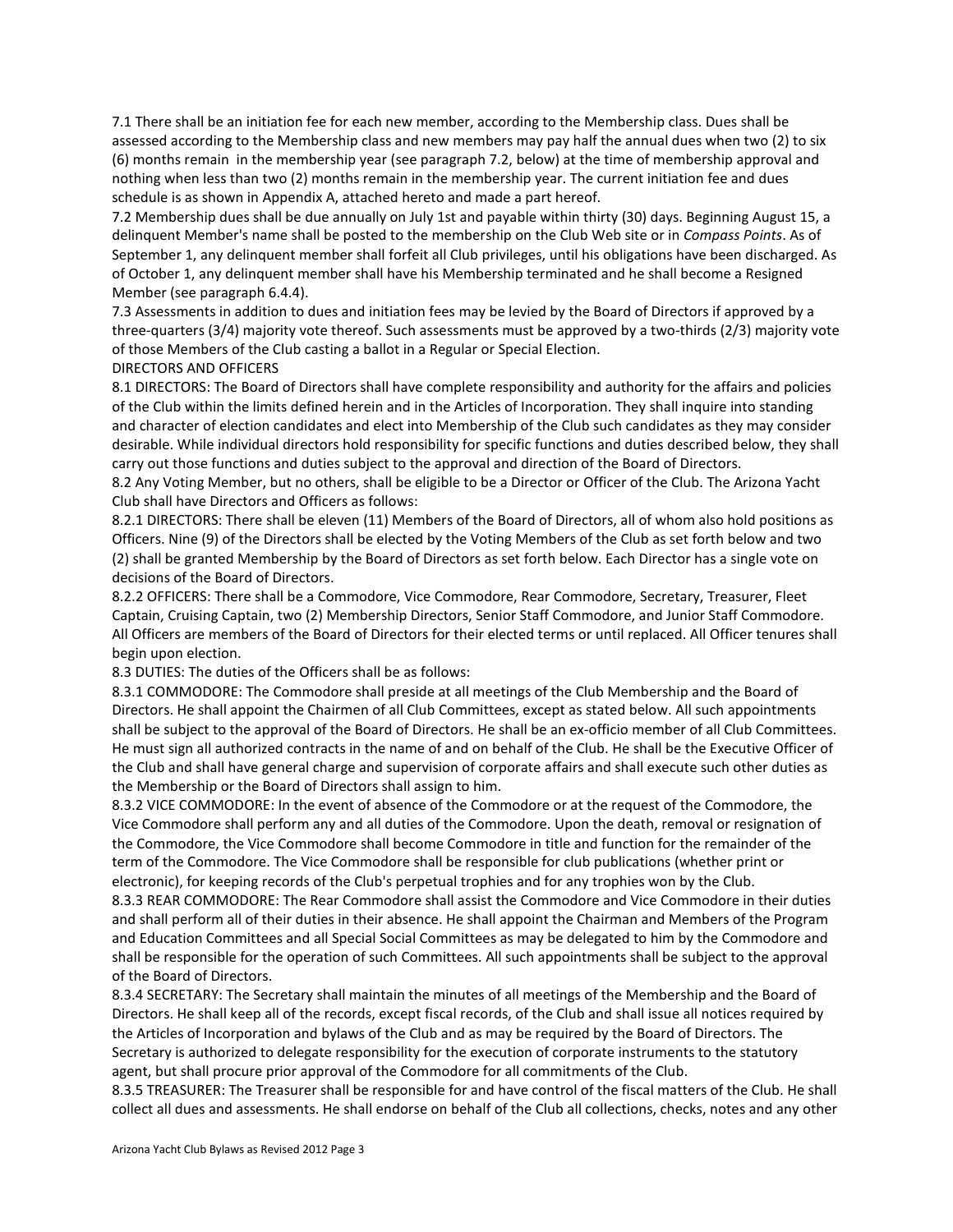obligations or assets of the Club and shall promptly deposit all receipts received for the Club in such banks or other depositories as shall be directed by the Board of Directors. He shall maintain all fiscal records of the Club and shall make such records available for inspection at all reasonable times to the Board of Directors or to any Member. He shall report on the state of the financial conditions of the Club at each meeting of the Board of Directors, but he may delegate that reporting function to another member. The newly elected Treasurer shall be responsible for generating a Financial Planning Budget for presentation to the Board of Directors for approval no later than the August meeting of the Board of Directors.

8.3.6 FLEET CAPTAIN: The Fleet Captain shall govern all racing activities. He shall Chair the Rules Committee and shall appoint the Chairmen and Members of all special racing committees as may be delegated to him by the Commodore and shall be responsible for the operation of such committees. The Fleet Captain shall have responsibility for general supervision of all ramps, docks, boats, anchorages, buoys, beacons and channel marks maintained by the Club. He shall have the authority to assure that all yachts in the Club fleet are operated in a safe and orderly manner with proper safety equipment aboard during racing activities and may mete out appropriate Club privilege restrictions to violators.

8.3.7 CRUISING CAPTAIN: The Cruising Captain shall govern all non-racing sailing activities of the Club. He shall be the Chairman of the Cruising Committee and shall appoint its members. He shall appoint the Chairmen and members of all special cruising activity committees as shall be delegated to him by the Commodore and shall be responsible for the operation of those committees. He shall have the authority to assure that all yachts in the Club fleet are operated in a safe and orderly manner with proper safety equipment aboard during non-race activities and may mete out appropriate Club privilege restrictions to violators.

8.3.8 MEMBERSHIP DIRECTORS: The two (2) membership directors shall have responsibility for recruiting, vetting, and proposing for membership new Members. The Membership Directors shall also have responsibility for assembling and publishing the annual Roster of Members, with publication completed before October 1. 8.3.9 JUNIOR AND SENIOR STAFF COMMODORES: The two Staff Commodores have no formal responsibilities beyond those of Director.

## ARTICLE 9.0: ELECTIONS, VACANCIES AND APPOINTMENTS

#### 9.1 ELECTIONS

9.1.1 All elections by the Membership shall be by mail or electronic ballot with an option for each Voting Member of the Club to cast his or her ballot by mail or in person, (See Article 9.1.5., below). The only required election is the Regular Election for Directors and Officers. Other elections shall be as determined by the Board of Directors. 9.1.2 Election of Officers. The following Club Officers shall be elected annually by the Membership for one (1) year terms: Commodore, Vice Commodore, Rear Commodore, Fleet Captain, and Cruising Captain. Each year the following Club Officers shall be elected by the Membership for two (2) year terms: Membership Director, Junior Staff Commodore (who shall become Senior Staff Commodore in the second year of his tenure).

9.1.2 Election of Officers shall follow this procedure and schedule:

On or before March 1: the Commodore shall notify the members of the Nominating Committee of the date, time, and place of the nominating meeting.

Between March 7 and 21: Meeting of the Nominating Committee

March 31: All nominations from the Nominating Committee or Membership become final. In addition to nominees chosen by the Nominating Committee, any two (2) Voting Members of the Club may nominate a candidate by presenting the nomination in writing to the Commodore by this date. Such nominees shall appear on the ballot together with the nominees chosen by the Nominating Committee.

Between April 1 and April 15: There shall be published a Notice of Election with the time and place of the election, a procedure for electronic or mailed ballots, the list of nominees for all offices and the names of the members of the Board of Directors and Nominating Committee. Such publication may be electronic or print or both so long as it is disseminated to all Members of Record as of April 1. Between April 1 and 15: Election ballots shall be mailed by first class mail or electronic ballots shall become available to the Members of Record as of April 1.

Between May 1 and 15: Ballots are due and counted at the designated time and place of the election. Electronic voting shall be closed 24 hours before the designated time. Ballots returned by first class mail must be postmarked at least five (5) days prior to the time designated for this election or be presented by the Voting Member in person at the time and place designated for the election.

9.1.3 A simple majority of those voting shall prevail in all matters except for an amendment of these Bylaws or an amendment of the Articles of Incorporation wherein a two-thirds (2/3) majority of those voting shall prevail, but in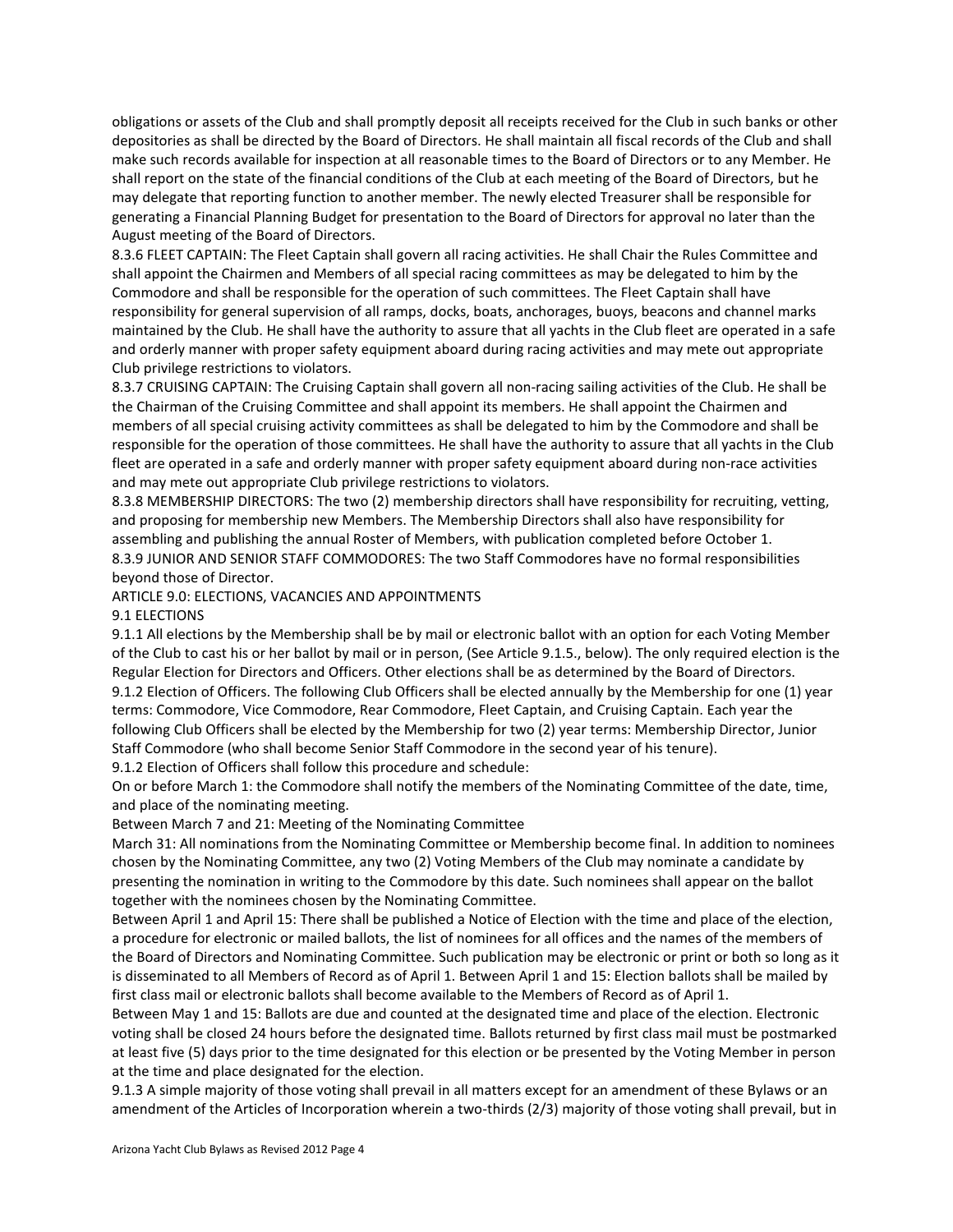no case shall the Board of Directors change the method of voting for Officers and Directors without an amendment of these Bylaws.

9.1.4 The membership may initiate an election on any matter by petition to the Board of Directors bearing valid signatures of ten percent (10%) of the eligible Voting Members of record. The Board of Directors shall then cause such an election to be held.

9.1.5 The Treasurer and Secretary shall be elected by secret ballot of the newly elected and carryover Members of the Board of Directors at their initial meeting and the newly elected Officers shall serve in those offices for a period of one year. The Treasurer and Secretary must be Voting Members of the Club in accordance with Article 6.3. No other business shall come before the Board of Directors until after the election of Officers. A simple majority shall prevail. If there is no candidate receiving a simple majority, there shall be a runoff between the two (2) candidates receiving the highest number of votes.

# 9.2 VACANCIES

9.2.1 A vacancy occurs when an Officer or Director dies, resigns or is duly removed from office or in the event that the Vice Commodore assumes the Office of Commodore under the terms of Article 8.3.2 This means that there shall, at all times subsequent to the election of new Officers at the beginning of each fiscal year, be eleven (11) Members of the Board of Directors. Therefore, any vacancy shall be filled by appointment of the Commodore subject to the approval of a two-thirds (2/3rds) majority of the Board of Directors. The term of the appointment shall be until the position can be filled by a regularly-required general Membership election or by the next regular election of Officers by the Board of Directors, whichever applies. No person shall hold two (2) Offices simultaneously.

## 9.3 APPOINTMENTS

9.3.1 All committee members, except the members of the Rules Committee and Nominating Committee, may be appointed by the Commodore with approval of the Board of Directors, but the Commodore shall have the option of allowing Committee Chairmen to appoint and remove their own committee members.

ARTICLE 10.0: RESIGNATIONS AND REMOVALS

10.1 RESIGNATIONS

10.1.1 Should an Officer decide to resign from his Office, he must also resign from his position as a Member of the Board of Directors.

## 10.2 REMOVALS

10.2.1 Committee Chairmen hold their office by reason of appointment. The person who made the appointment may also remove them.

10.2.2 An Officer of the Club may be removed from office, for good cause shown, by a vote of at least three/quarters (3/4) of the members of the Board of Directors who are voting.

10.2.3 Any Member may be suspended or expelled from the Club for conduct injurious to the welfare of the Club. Upon receipt of written complaint from one (1) or more Members, the Board of Directors shall investigate the alleged misconduct and take such action as it deems in order, provided that no Member may be expelled or suspended without opportunity of a hearing before the Board. Such suspension or expulsion of a Member shall require a vote of at least three/quarters (3/4) of the members of the Board of Directors who are voting. ARTICLE 11.0: MEETINGS

# 11.1 GENERAL MEETINGS

11.1.1 Special Membership meetings may be called by the Board of Directors at any time for any specific purpose. Notice of the time, place and purpose of such a special meeting shall be published to the Membership at least twenty (20) days prior to the meeting date.

11.2.0 MEETINGS OF THE BOARD OF DIRECTORS

11.2.1 The Board of Directors shall have a scheduled meeting once a month unless the Board of Directors determines to cancel or reschedule such meeting and a reasonable effort is made to afford all Members of the Club notice of such cancellation or rescheduling.

11.2.2 Meetings of the Board of Directors are normally open to the Membership. Members may take part in these meetings but have no vote. The Commodore has the power to reasonably restrict debate at meetings of the Board of Directors. The Board of Directors may close any meeting thereof, or any portion thereof, for good cause shown. An example of good cause would be for the purpose of discussion of bids from competitive bidders for real estate owned by the Club or other such sensitive matter which if known publicly would put the Club at a competitive disadvantage. The Board of Directors must not use this power to close meetings without careful consideration of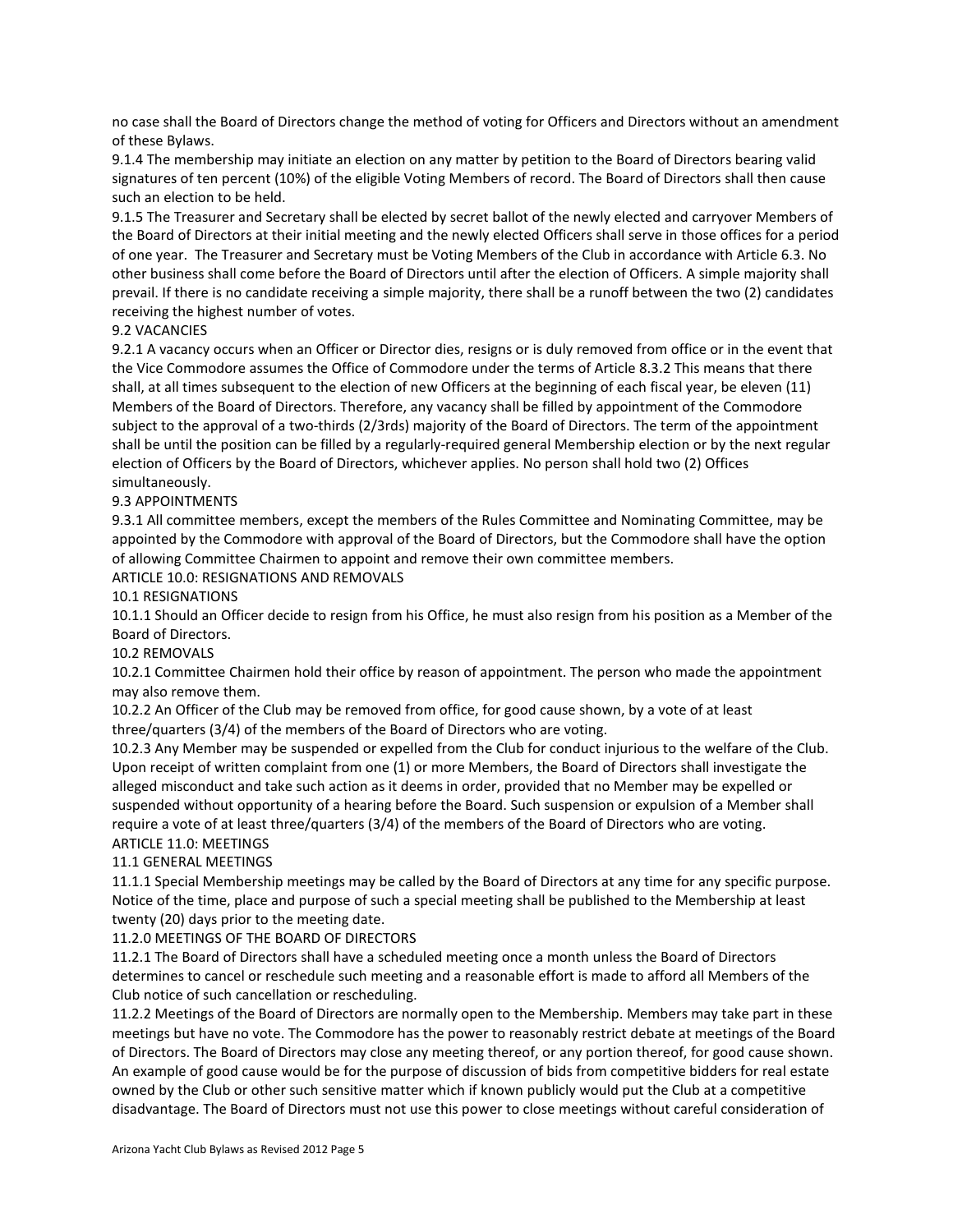the balance between the desire and intent to inform its Membership of Corporate activities and the sensitivity mentioned, above.

11.2.3 The Board of Directors shall hold meetings on call of the Commodore or any three (3) members of the Board of Directors and six (6) members shall constitute a quorum. All questions submitted to a vote of the Board of Directors shall require a simple majority of those members of the Board of Directors voting on that question to be carried, unless otherwise stated elsewhere in these bylaws.

#### ARTICLE 12.0: COMMITTEES

12.1 There shall be at least the following standing Committees:

12.1.1 RULES: To be Chaired by the Fleet Captain and shall consist of Members representing each active racing fleet of the Club. "Active" in the sense of this paragraph shall mean that the requirements of the Club Racing Rules for a separate fleet start were satisfied by a fleet in the most recently completed spring or fall racing series. Each such active fleet shall appoint its own representative and alternate to the Rules Committee. The Rules Committee shall set the racing calendar and prescribe the rules to be used for it in conformance with US Sailing and any applicable Fleet Rules. The racing calendar shall be coordinated with the social and cruising calendars of the Club. 12.1.2 NOMINATING: All members of the Nominating Committee must be Voting Members of the Club. The Fleet Captain of each active fleet shall notify the Commodore of the Fleet's representative. The Cruising Captain shall select one (1) member from the ranks of the predominately Cruising Voting Membership and the Commodore shall select two (2) members-at-large representatives from the ranks of the non-racing Voting Members of the Club. Such selections by the Active Racing Fleets, Cruising Captain and Commodore shall not be subject to approval or challenge by any other entity or person. For the purposes of this Article, an "Active Racing Fleet" shall mean a racing fleet which qualified for a separate start and has at least four (4) Voting Members registered to race, in the last completed Fall or Spring Series of the Club's racing calendar just prior to the Nominating Committee's first meeting. The Chairman of the Nominating Committee shall be the Commodore of the Club who shall have no vote on the Nominating Committee. No other Officers or Board Members may be on the Nominating Committee. There shall be no requirement for the Nominating Committee to nominate any incumbent Officer or Member of the Board of Directors to any Office or Board of Director Membership. The Nominating Committee shall procure approval of each of its nominations from the person being nominated prior to conclusion of its duties for the year. The Nominating Committee may nominate more than one (1) candidate for each position open. Notwithstanding the foregoing, the Commodore shall automatically be nominated for the position of Junior Staff Commodore. 12.2 12.1.3 SPECIAL COMMITTEES: The Commodore may appoint Special Committees for specific purposes. These Special Committees shall have no inherent powers other than those granted by the Commodore. 12.1.4 OTHER STANDING COMMITTEES: The Commodore, with the approval of the Board of Directors, shall

appoint Chairmen, and, at the Commodore's option, committee members, to perform tasks for the Club. ARTICLE 13.0: AMENDMENT OF THESE BYLAWS

13.1 Any Member may request amendment of these bylaws.

13.1.1 The request shall be submitted in writing to the Club Secretary. The Commodore shall appoint and instruct a Bylaw Committee to review the proposed amendment. If the Committee approves of the amendment as submitted, it shall pass it to the Board of Directors. If the Committee does not approve the proposed amendment, it shall attempt to negotiate suitable changes therein with the author so that the Committee can approve the amendment and forward it to the Board of Directors. Absent its approval of the proposed amendment, the Bylaw Committee shall pass the amendment to the Board of Directors with a negative recommendation.

13.1.2 The Board of Directors shall consider all proposed amendments received from the Bylaw Committee together with that Committee's recommendation and then attach its own recommendation thereto. A two-thirds (2/3) majority of the Board shall constitute veto power to prevent publication or a vote of the Voting Members on the proposed amendment. Provided there is no such veto exercised by the Board, the proposed amendment shall be published to the Membership at the same time and schedule as the notice of election for Officers. 13.1.3 Subsequent to the publication of the proposed amendment, it shall be placed on the ballot for the next election for Directors. No special election shall be called for a proposed amendment unless at least nine (9) members of the Board of Directors vote for such an election.

13.1.4 A two-thirds (2/3) majority of those voting shall be required to pass an amendment to these bylaws. The Board of Directors may establish procedures for any special election as long as they provide for reasonable notice and opportunity for all Members of Record to vote. ARTICLE 14.0: GENERAL

Arizona Yacht Club Bylaws as Revised 2012 Page 6